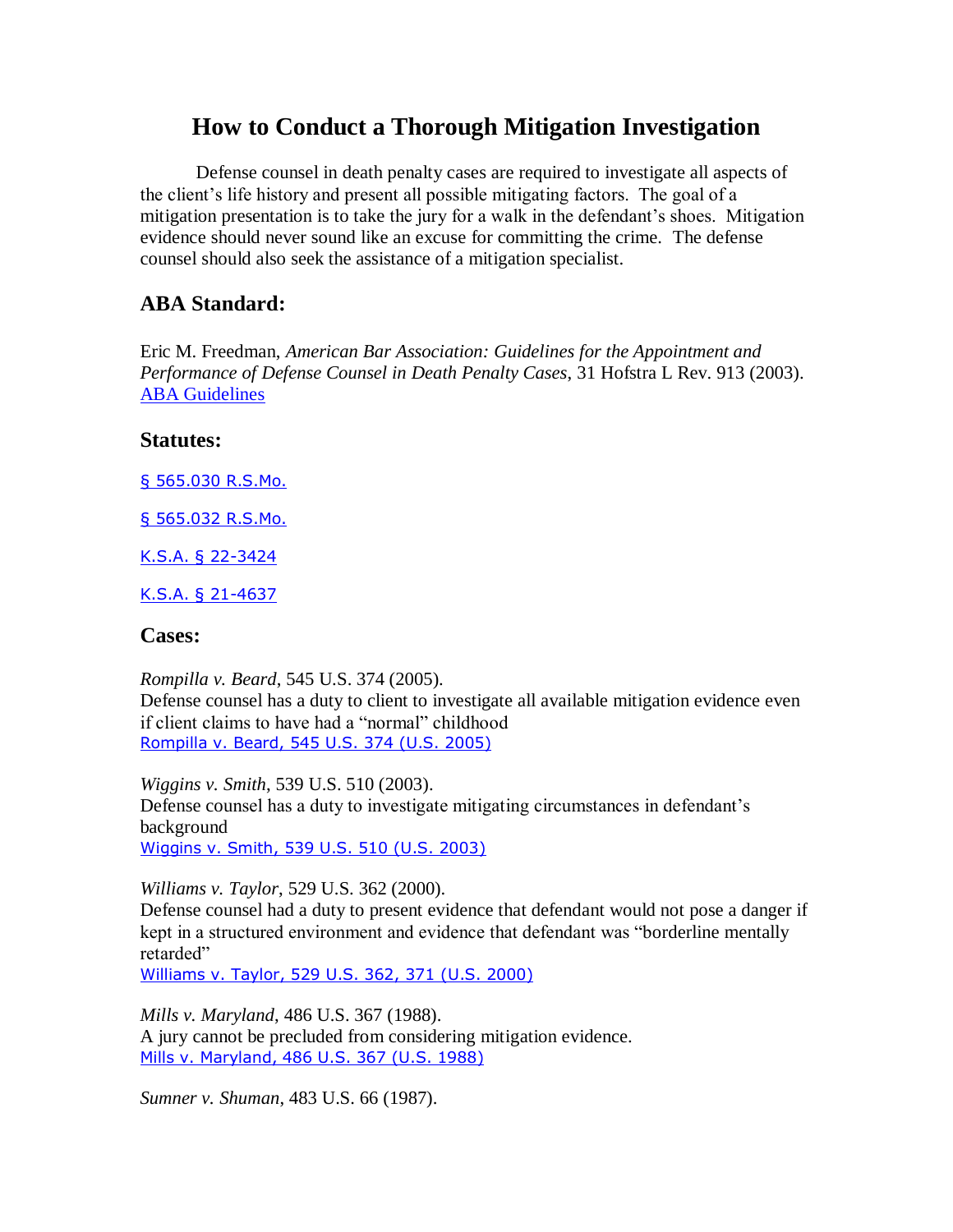Doctrine of Individualized Sentencing includes mitigation and a mandatory death sentence is unconstitutional [Sumner v. Shuman, 483 U.S. 66 \(U.S. 1987\)](http://www.lexis.com/research/xlink?app=00075&view=full&searchtype=get&search=483+U.S.+66)

*Ake v. Oklahoma*, 470 U.S. 68 (1985).

If defendant requests access to a psychiatrist to help with defense, the State must provide a psychiatrist

[Ake v. Oklahoma, 470 U.S. 68 \(U.S. 1985\)](http://www.lexis.com/research/xlink?app=00075&view=full&searchtype=get&search=470+U.S.+68)

*Strickland v. Washington*, 466 U.S. 668 (1984).

In order to find ineffective assistance of counsel, defendant must prove: (1) Counsel's performance was deficient and (2) Deficient performance prejudiced the defense [Strickland v. Wash., 466 U.S.](http://www.lexis.com/research/xlink?app=00075&view=full&searchtype=get&search=466+U.S.+694) 668, 694 (U.S. 1984)

*Lockett v. Ohio*, 438 U.S. 586 (1978). Mandatory death sentences fail to account mitigating circumstances and are therefore, unconstitutional [Lockett v. Ohio, 438 U.S. 586 \(U.S. 1978\)](http://www.lexis.com/research/xlink?app=00075&view=full&searchtype=get&search=438+U.S.+586)

*Woodson v. North Carolina*, 428 U.S. 280 (1976). The character and record of the defendant are an indispensable part of the process of inflicting death [Woodson v. North Carolina, 428 U.S. 280 \(U.S. 1976\)](http://www.lexis.com/research/xlink?app=00075&view=full&searchtype=get&search=428+U.S.+280)

# **Secondary Sources - Articles:**

The following articles contain information about the importance of mitigation evidence and how to obtain such evidence. The articles also contain references to cases in which mitigation is at issue.

Alex Kotlowitz, *In the Face of Death*, N.Y. Times, July 6, 2003, at [FACEOFDEATH.rtf.](file:///C:\Documents%20and%20Settings\Matt\PILC\FACEOFDEATH.rtf)

40A Am Jur 2d Homicide § 551.

Phyllis L. Crocker, *Childhood Abuse and Adult Murder: Implications for the Death Penalty*, 77 N.C.L. Rev. 1143 (1999).

Russell Stetler, *Capital Cases: Mental Disabilities and Mitigation*, 23 Champion 49 (1999).

Deana Dorman Logan, *Learning to Observe Signs of Mental Impairment,* California Attorneys for Criminal Justice, FORUM, v. 19 (1992).

John H. Blume & Pamela Blume Leonard, *Capital Cases: Principles of Developing and Presenting Mental Health Evidence in Criminal Cases*, 24 Champion 63 (2000).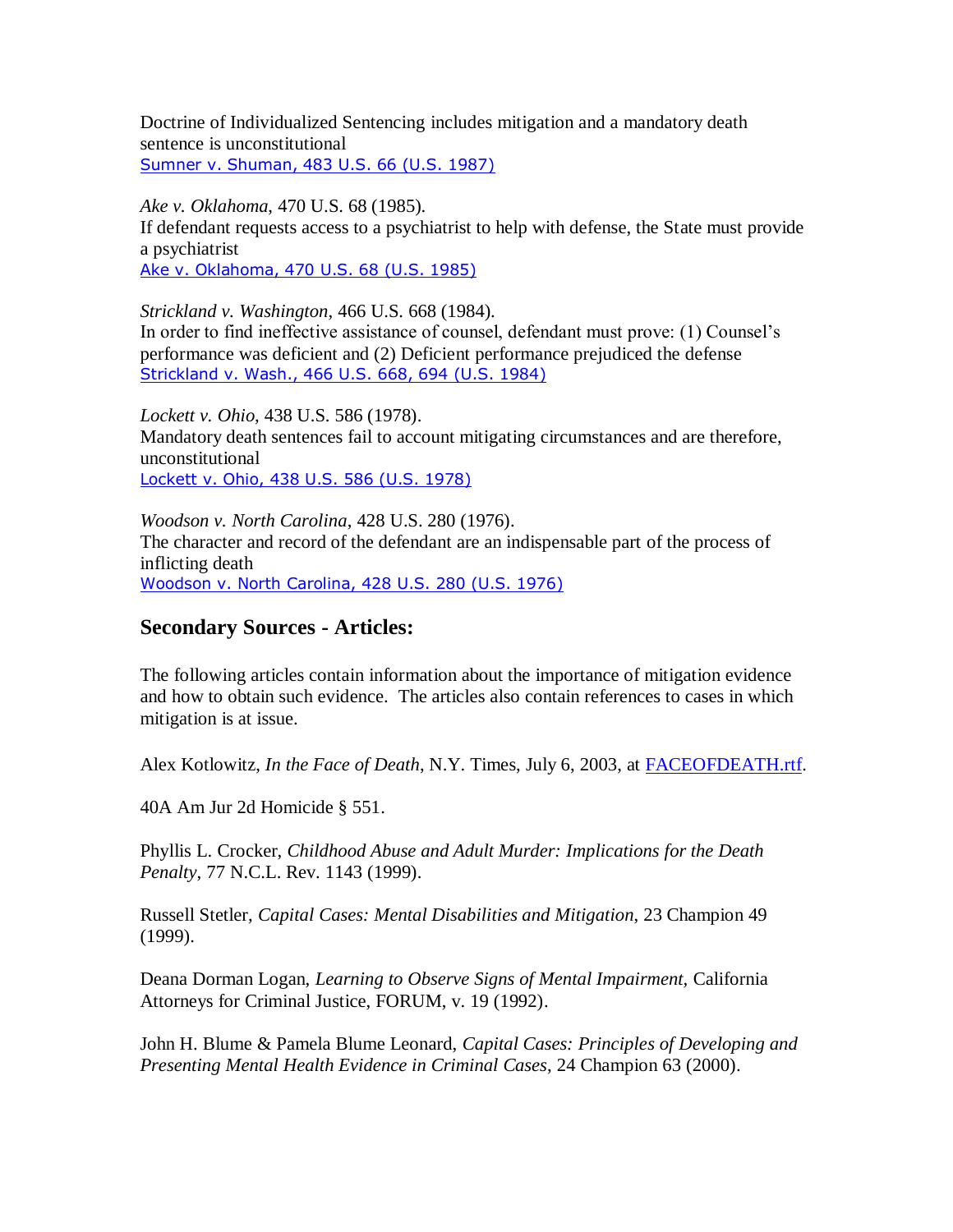Jonathan P. Tomes, *Damned If You Do, Damned If You Don't: The Use of Mitigation Experts in Death Penalty Litigation*, 24 Am. J. Crim. L. 359 (1997).

Stephen B. Bright, *Counsel for the Poor: The Death Sentence Not for the Worst Crime but for the Worst Lawyer*, 103 Yale L.J. 1835 (1994).

Jill Miller, *The Defense Team in Capital Cases*, 31 Hofstra L. Rev. 1117 (2003).

Vik Kanwar, *Capital Punishment as "Closure": The Limits of a Victim-Centered Jurisprudence*, 27 N.Y.U. Rev. L. & Soc. Change 215 (2002).

Craig Haney, *The Social Context of Capital Murder: Social Histories and the Logic of Mitigation*, 35 Santa Clara L. Rev. 547 (1995).

Douglas W. Vick, *Poorhouse Justice: Underfunded Indigent Defense Services and Arbitrary Death Sentences*, 43 Buffalo L. Rev. 329 (1995).

John H. Blume & Pamela Blume Leonard, *Capital Cases: Principles of Developing and Presenting Mental Health Evidence in Criminal Cases*, 24 Champion 63 (2000).

John H. Blume & David P. Voisin, *Capital Cases: Avoiding or Challenging a Diagnosis of Antisocial Personality Disorder*, 24 Champion 69 (2000).

## **Secondary Sources – Books:**

Welsh S. White, *Litigating in the Shadow of Death* (University of Michigan Press, 2006). Welsh White describes successful mitigation techniques that have been used by the top death penalty defense attorneys.

Dorothy Otnow Lewis, *Guilty by Reason of Insanity: A Psychiatrist Explores the Minds of Killers* (Ballantine Publishing Group, 1998).

Dr. Lewis describes unorthodox mitigation techniques that should only be used by a licensed professional. She offers great insight into human behavior and the effects of abuse.

*Insight and Psychosis: Awareness of Illness in Schizophrenia and Related Disorders* (Xavier Amador & Anthony David eds., 2004).

This book is a resource for learning about disorders that the client may have.

#### **Web Sites:**

National Alliance for the Mentally Ill – [www.nami.org](http://www.nami.org/)

National Institute of Mental Health – [www.nimh.nih.gov](http://www.nimh.nih.gov/)